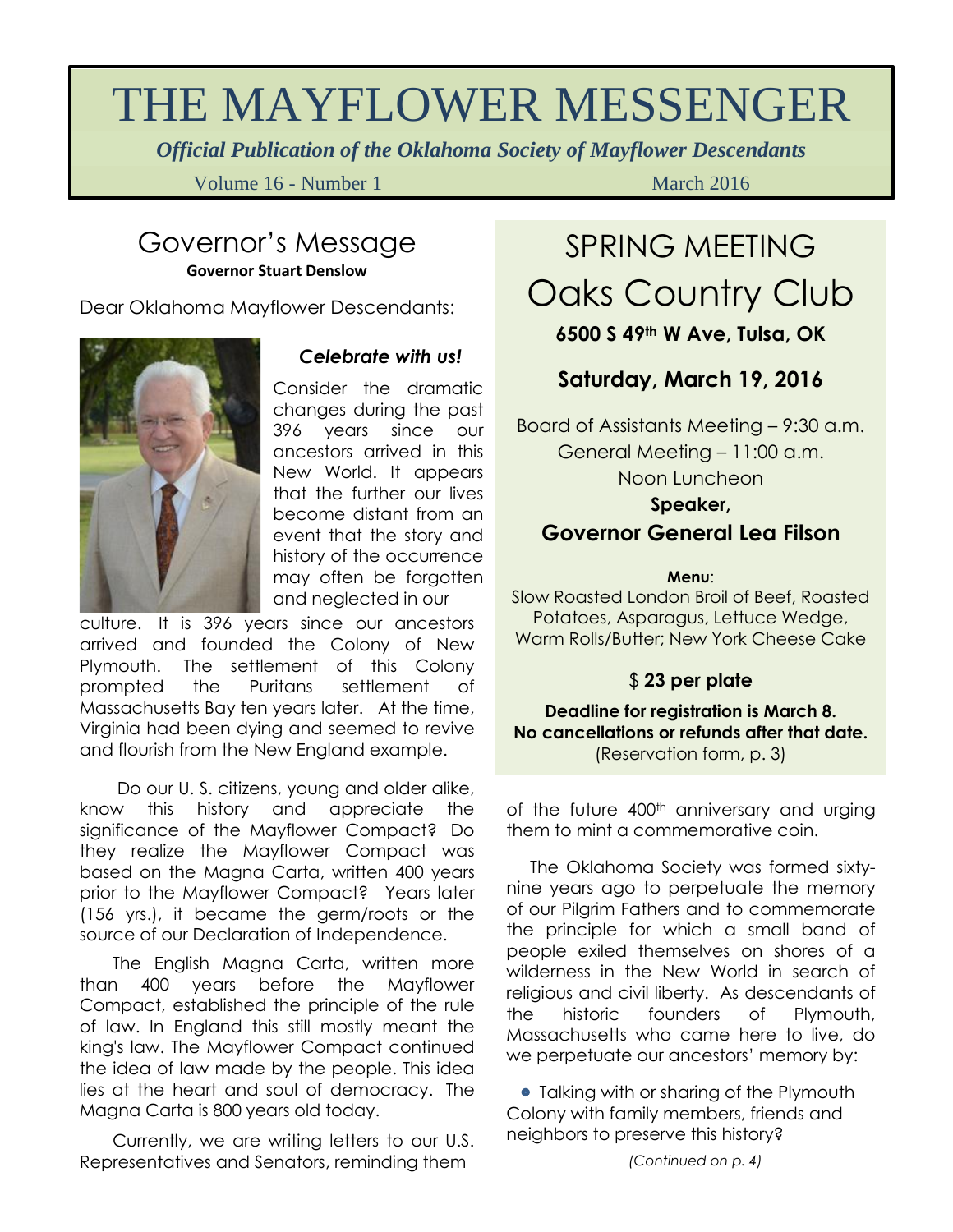

## Introducing our Honored Guest, Governor General Lea Filson

Once she learned she was a descendant, Lea Filson joined the Louisiana Mayflower Society, a relatively small society, which allowed her to be quite involved. She has served as State Public Relations Chair, state newsletter editor, State Treasurer and Corresponding Secretary prior to election in May 2002 as Louisiana State Governor. She is presently Louisiana Deputy Governor. Lea is descended from Mayflower passengers Isaac Allerton, Mary Norris Allerton, Mary Allerton Cushman, and Degory Priest.

 In 2002, Lea was appointed General Society Insignia Chair. Lea attended Congress in 2005 after Hurricane Katrina evacuation from New Orleans. While there, she learned she had lost her home, but luckily the GSMD insignia was safe on the fourth floor of a storage unit. She sold insignia at that Congress, using only photos, with the help of her Mother, Ellen Sinclair of the Illinois Society. She continued as Insignia Chair until 2012.

In 2010, she reworked the GSMD website and oversaw its changes until turning it over to Plymouth staff. It is continually updated with new content and over 4000 members were registered as of December 2014.

At the 2005 Congress, Lea was elected Executive Committee Member at Large and was reelected in 2008. In 2011, she became Assistant Governor General until her 2014 election as Governor General.

Lea's career includes many years on-air as a broadcaster in both television and radio. Her consulting company, LEAF Communications, specializes in media, marketing, and public relations. She is Director of Communications for the New Orleans Tourism Marketing Corporation. Lea is happily married to Ronald Coulter Filson.

The topic of Lea's program is "Progress of the General Society of Mayflower Descendants: What that means to you and why this is a really exciting time to be a member!"

We Welcome Our Newest Members

| 993 | David Wood Harlow          | Wagoner, OK     | <b>Richard Warren</b>   |
|-----|----------------------------|-----------------|-------------------------|
| 994 | <b>Michael Oseland</b>     | Mustang, OK     | <b>William Brewster</b> |
| 995 | <b>Bonnie Alvis Purser</b> | San Antonio, TX | <b>Richard Warren</b>   |
| 996 | Elizabeth Tatum Stewart    | Stillwater, OK  | <b>William White</b>    |
| 997 | Kadi Leonard               | Oklahoma City   | <b>Isaac Allerton</b>   |

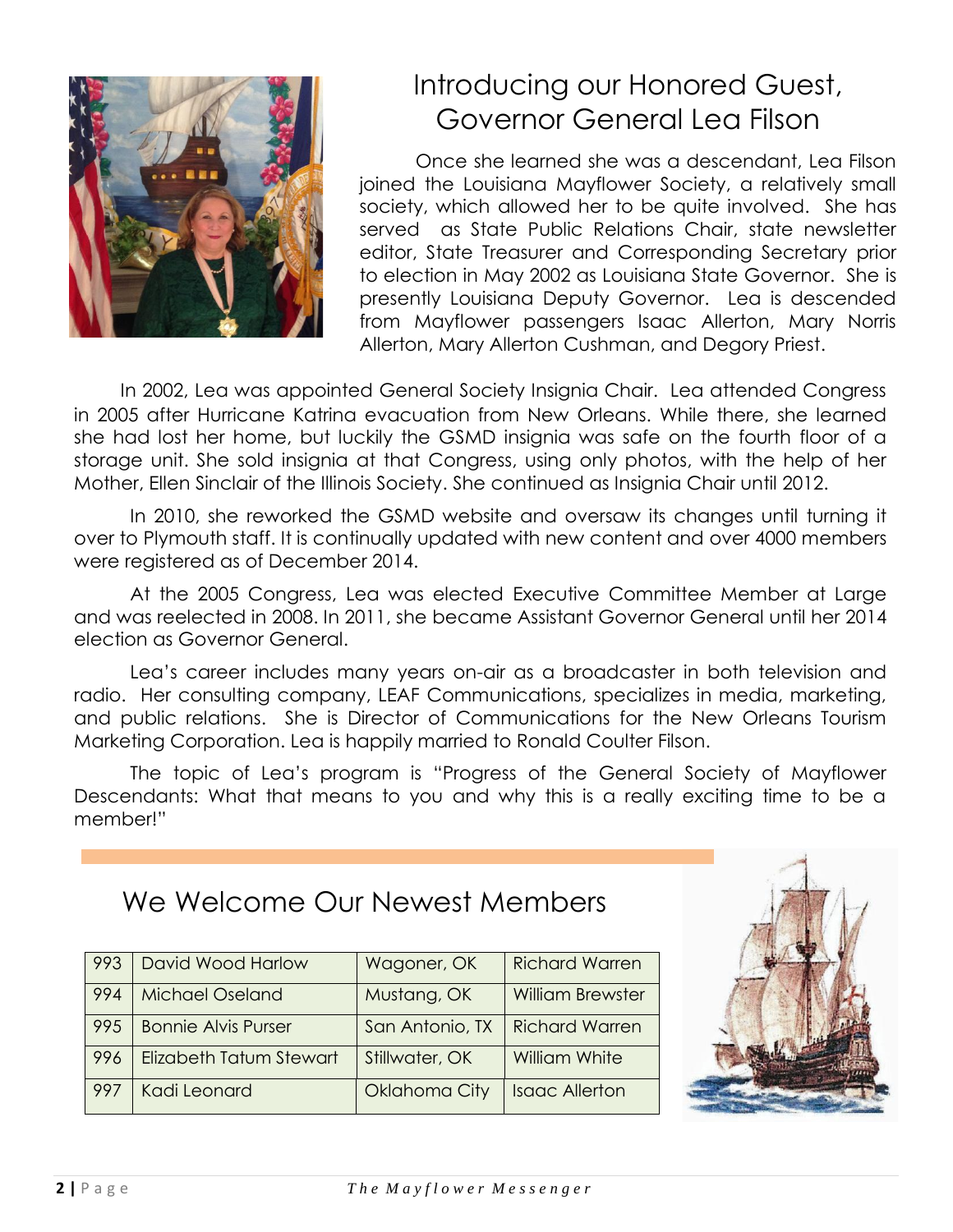| <b>MAYFLOWER LUNCHEON RESERVATION FORM</b>                                                                                                                                                          |  |  |
|-----------------------------------------------------------------------------------------------------------------------------------------------------------------------------------------------------|--|--|
|                                                                                                                                                                                                     |  |  |
| Optional Donation to the Oklahoma Society of Mayflower Descendants                                                                                                                                  |  |  |
| Total $\frac{1}{2}$                                                                                                                                                                                 |  |  |
|                                                                                                                                                                                                     |  |  |
|                                                                                                                                                                                                     |  |  |
|                                                                                                                                                                                                     |  |  |
|                                                                                                                                                                                                     |  |  |
| Will you need a paper name tag? ___ YES ___ No, I have a Mayflower nametag                                                                                                                          |  |  |
| My check payable to the Oklahoma Society of Mayflower Descendants is enclosed.                                                                                                                      |  |  |
| Please mail this form with your check made payable to<br><b>Oklahoma Society of Mayflower Descendants to:</b><br>Laurie Robinson, Treasurer, 9789 Hefner Village Blvd, Oklahoma City, OK 73162-7764 |  |  |
|                                                                                                                                                                                                     |  |  |

### Did you know?

The Pilgrims did not name Plymouth, MA, for Plymouth, England. ". . . It had been dubbed that years earlier by previous explorers to the region, and was clearly marked as Plymouth (or Plimoth—spellings varied) on maps that the Mayflower's captain surely had on hand. It is sheer coincidence that the Mayflower ended up sailing from a town called Plymouth in England and then landing in a town called Plymouth in America. . ." *www.history.com*



## Mayflower Society Junior Members

Junior members may join the Mayflower Society if they are between the ages of birth to age 18. Once they have joined, they may remain as Junior members until they turn 25. They are sponsored by a relative (i.e., Parent, Grandparent, Aunt, Uncle, etc.) who is a current member of the Mayflower Society. Junior members are not required to complete an application proving descent from a Pilgrim. A short, onepage form is completed by the sponsor and sent to the Junior Member- ship Chairman, accompanied by a \$6.00 fee, payable to the Oklahoma Society of Mayflower Descendants. This application is available for download on the our state's website: http://www.okmayflower.com/ (Under the Membership tab, select "Print Junior Application"), A Junior membership certificate, suitable for framing, may be sent to either the sponsor or to the junior member.

A Facebook group is available to all Mayflower Junior members, potential Junior members, State Junior Membership Chairmen, and those interested in perpetuating Mayflower Juniors knowledge about their Pilgrim ancestors through activities, scholarships, events, newsletters, meetings, etc. "GSMD Jr Mayflower Descendants" is closed Facebook group; you must be approved to have access and join the group.

Want to know more? I'll be happy to answer any questions.

Norma Hughes, Junior Membership Chairman - [nmhughes@cox.net](mailto:nmhughes@cox.net) - (405) 474-1011